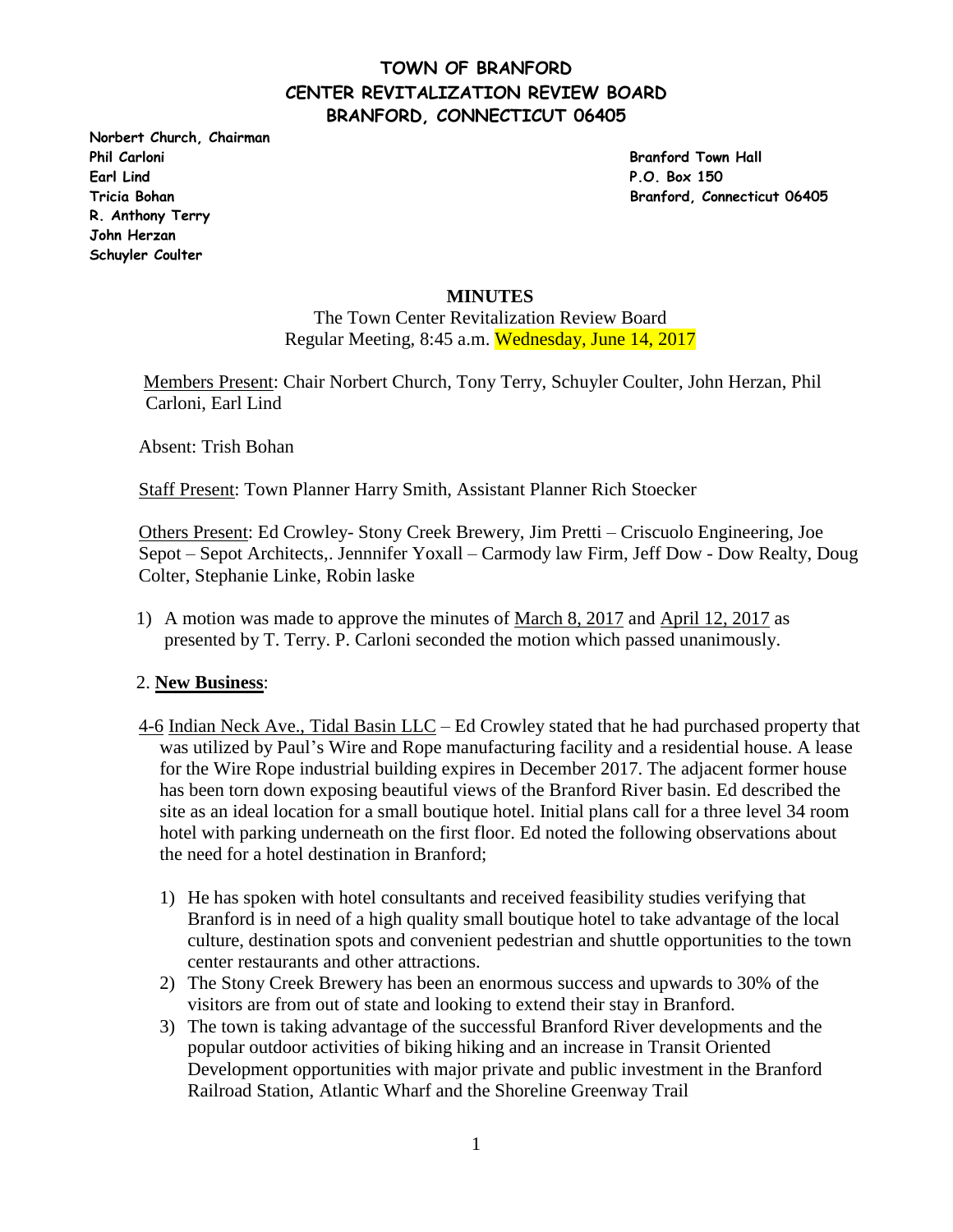**Norbert Church, Chairman Phil Carloni Branford Town Hall Earl Lind P.O. Box 150 R. Anthony Terry John Herzan Schuyler Coulter** 

**Tricia Bohan Branford, Connecticut 06405**

Jim Pretti, Criscuolo Engineering described the property survey and the stone rip rap Branford River interface. The property shape, roadway intersection and FEMA requirements dictated the building design, parking underneath building and outdoor amenities including the construction of a boardwalk along the Branford River. There will be improvements to the roadway intersection and pedestrian walkway access. There is opportunity to provide connectivity to adjacent properties owned by the Branford Land Trust and Atlantic Wharf..The impervious surface is not increased on the site and the demolition of the existing 10,000 s.f. industrial building will expose a very attractive site for a hotel. The CTDEEP will need to approve a small boat (kayak, paddle board) boat launch planned for the riverfront boardwalk. The parking required for the site was generated at 1.2 spaces per room totaling 41 parking spaces.

Joe Sepot, Joe Sepot Architects reiterated the notion that the unique site dictated the hotel design. The hotel is planned to be 3 floors with open parking on the first level and a flat roof. The rooms are planned to be 420 s.f with each room overlooking the river with a balcony. Joe described the following issues pertaining to the proposed 34 room hotel.

- 1) The building will be served by an elevator from the ground floor open parking garage. The use of a type of planting screen to help soften the look of the open parking was discussed.
- 2) Each floor of the proposed hotel will be stepped back. Each room will include a balcony that is 5 foot deep with a 75 s.f. area.
- 3) The  $1<sup>st</sup>$  floor will include the underbuilding parking and lobby. The  $2<sup>nd</sup>$  floor will include conference room small kitchen area for guests, and client exercise room. The  $3<sup>rd</sup>$  floor will include a roof garden of 1,500 square feet and hotel rooms.
- 4) Description of landscaping including street trees and hedge rows to isolate the distinct entry point was discussed.
- 5) Description of the use of service hallway to help buffer the noise from the railroad lines along with minimal use of windows was discussed.
- 6) Materials were discussed including cedar shingle siding and Stony Creek granite.
- 7) The positive use of stepped back front balcony hotel rooms and stark rear façade facing the railroad tracks were discussed. A possible north side change of the proposed building using different roofing detail and use of horizontal breaks in the façade may be an improved change to be considered.
- 8) The height of the proposed hotel will be no taller than the brewery or apartments at roughly 49 feet.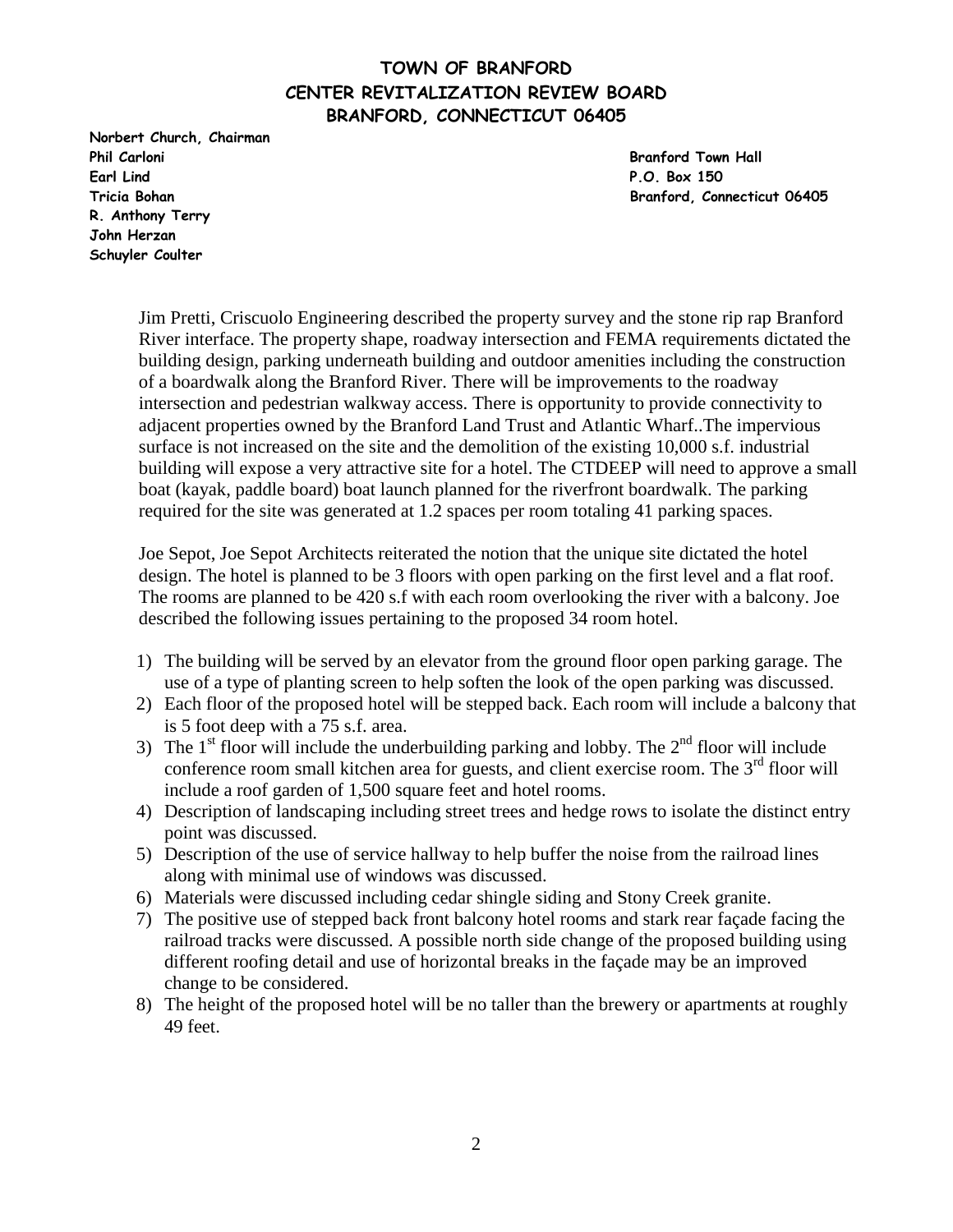**Norbert Church, Chairman Phil Carloni Branford Town Hall Earl Lind P.O. Box 150 R. Anthony Terry John Herzan Schuyler Coulter** 

**Tricia Bohan Branford, Connecticut 06405**

The Board was very supportive of the proposed hotel plan and felt the plans put forward a great concept that takes advantage of the setting, presents an aesthetically pleasing design, recognizes that hotels are underrepresented on the shoreline and helps to promote transit oriented development to take advantage of the cultural amenities of Branford Town Center.

Harry Smith noted that the presentation was informal and the Town Center Board would be reviewing the formal application of the Planned Development District – Detailed Plan once it is submitted.

Chairman Church noted they would table the review until a formal referral for Detailed Plan is presented.

**First Congregational Church Playground Child Development Center –** Robin Laske & Stephanie Linke distributed photo renderings of different shade coverings to be considered for permanent shade for the child care playground. The preferred permanent structure would be a blue sail shape with permanent support systems, located outside the fence. There was discussion on lack of information, more detail on how the coverings would be secured and other design and support questions.

The Board recommended that a Site Plan be presented showing the size, support system details and location be submitted for approval. Once that site plan is developed it shall be presented to staff who will seek input and approval from the Board for a permanent shade structure. In the meantime the Child Development Center is encouraged to utilize temporary shade coverings to provide shade for the daycare.

**618-622 Main Street, Dow Realty Company** - Jeff Dow presented a revised site plan for the Phase II of the renovation of the site. Phase II included improvements to the façade of the front building in terms of windows, structural façade, color and use of the brick exterior. The proposed Site Plan displayed scaled elevations with the exterior façade renderings. The Board and applicant discussed the following key elements:

- **1)** Powerwashing, and cleaning the exterior surface of the buildings. Sandblasting the building was discouraged and rejected by the Board.
- **2)** Use of round columns in the front building entrance. The columns are very close to the building (1 foot) and may not add to the aesthetic appearance of the building. Moving the columns further out would create parking difficulties.
- **3)** Front awning standing seam design does not match well with the front entrance and columns. Canopy appears to be large and not in symmetry with the building front façade.